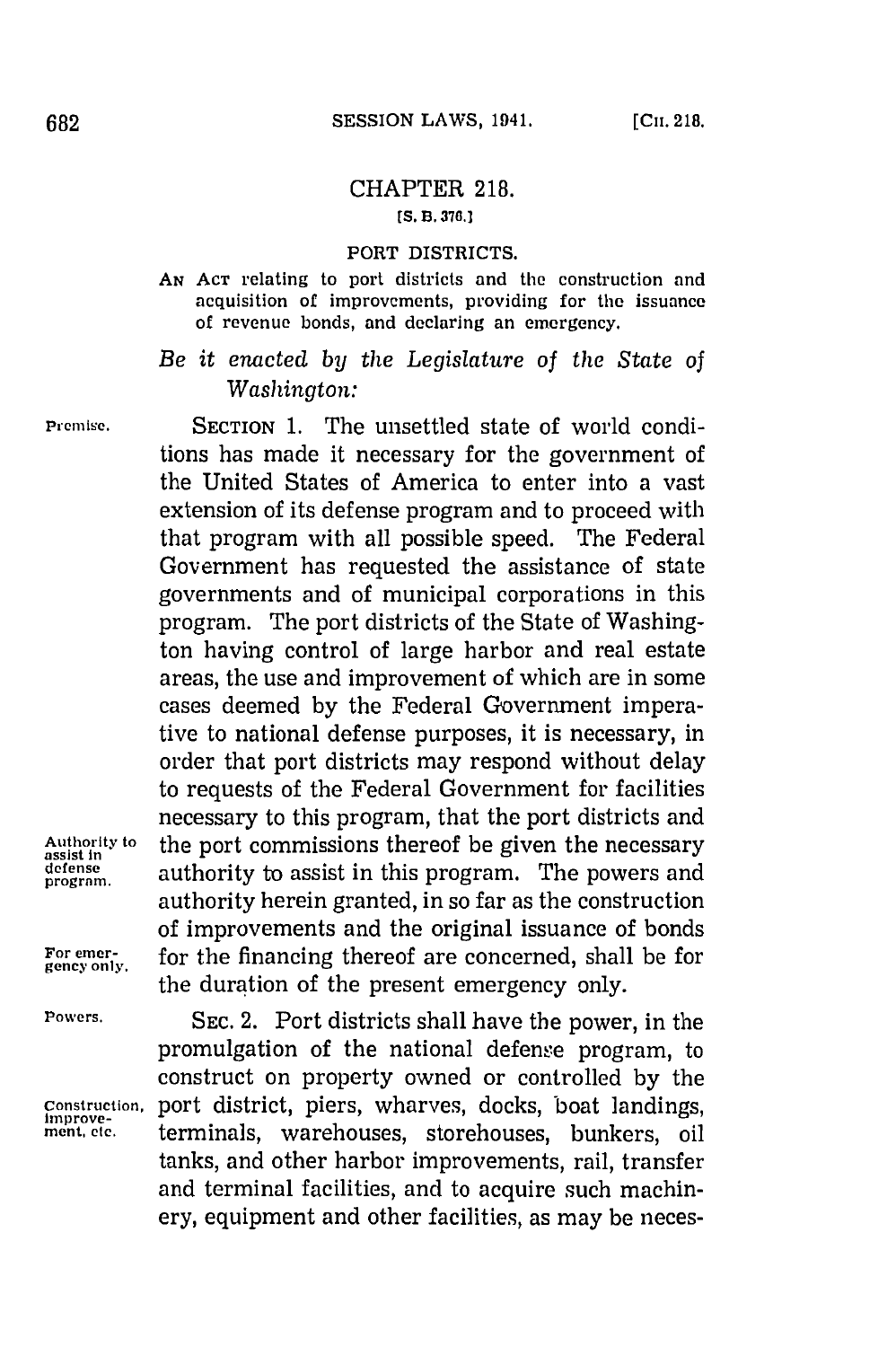sary or convenient to the successful operation of the same, included in the cost of which shall be the preparation of sites, grading of lands and dredging of waterways, all of which shall hereinafter be referred to as "improvements," upon the finding **by** the Port Commission that such construction is necessary to the Must be *becommission* to national defense program, without the adoption of a national comprehensive scheme for harbor improvement and regardless of any comprehensive scheme which may previously have been adopted; and for said purposes to contract indebtedness and issue revenue bonds *may* **issue** evidencing said indebtedness, in conformity with this **bonds** withact, without further authorization or approval and **authority.** without regard to existing statutory provisions, requirements and limitations.

**SEC. 3.** All revenue bonds authorized under the Revenue terms of this act may be issued and sold by the port for improvement as districts from time to time and in such amounts as **needed.** may be deemed necessary in the judgment of the Port Commission, to provide sufficient funds for the construction or acquisition of any improvements, and to include in the cost of construction, engineering, inspection, accounting, fiscal and legal expenses, the cost of issuance of bonds, including engraving, printing and advertising, and other similar expenses, and to pay interest on outstanding bonds issued for **interest** the construction of the same during the period of actual construction and for six **(6)** months after the completion thereof, and the proceeds of such bond issue are hereby made available for such purposes. The Port Commission of the port districts shall deter- $\frac{\text{Commission}}{\text{to determine}}$ mine the form, conditions and denominations of all  $\frac{form}{bonds}$ such bonds, and shall determine the maturity dates which the bonds so to be sold shall bear and the interest rate thereon, which shall not exceed six per *Interest* payments. cent  $(6\%)$  per annum. It shall not be necessary that all bonds of the same authorized issue bear the same interest rate. Principal and interest of such

**bonds** issued<br>for improve-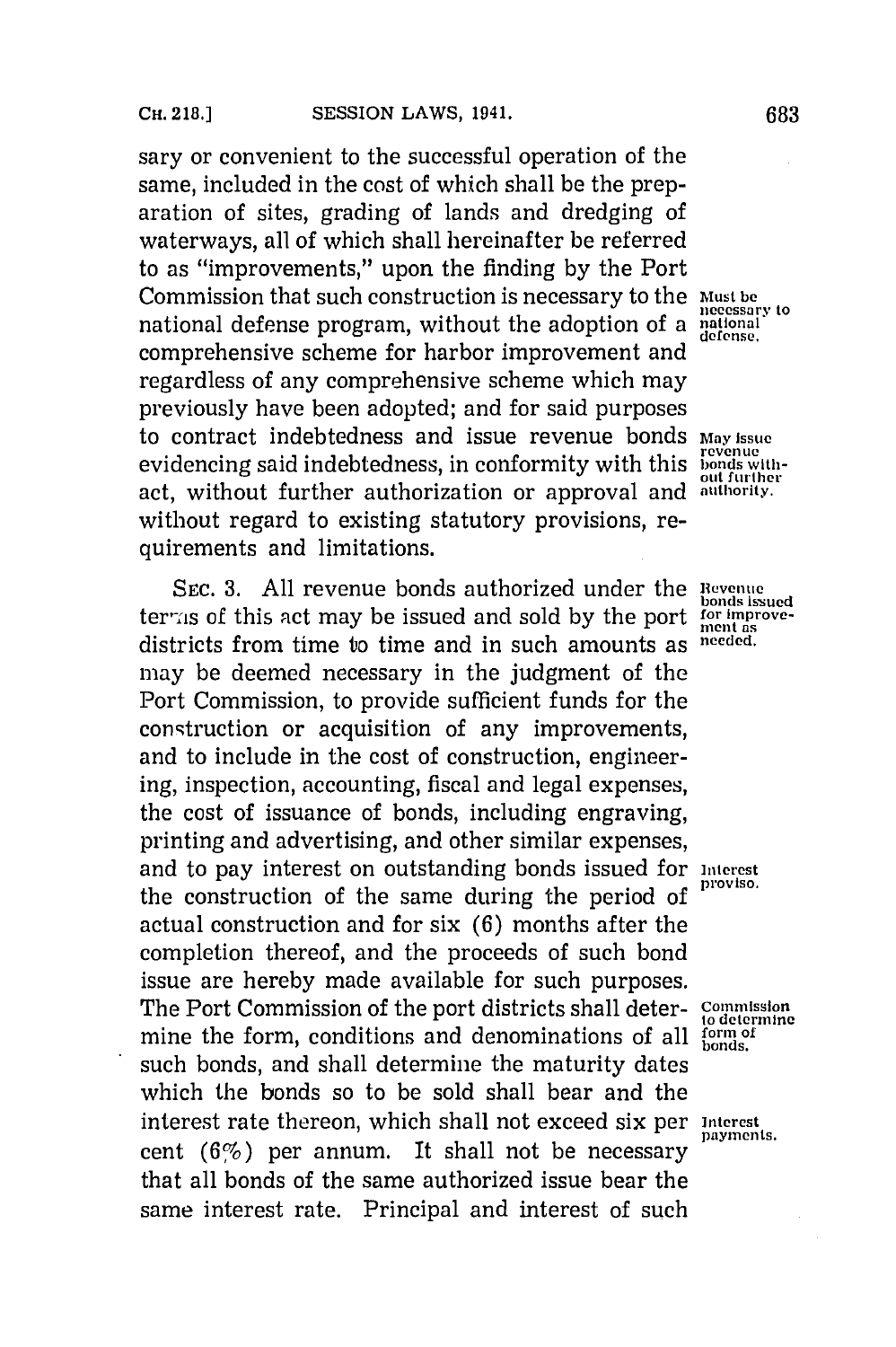## 684 **SESSION LAWS, 1941.** [CH. 218.

 $\frac{Reglstration}{S}$  bonds shall be payable at such place or places as may be fixed and determined **by** the Port Commission and said bonds may contain provisions for registration thereof as to principal only, and as to both principal and interest. Said bonds shall be issued in coupon **Coupon form,** form with interest payable at such times as may be determined **by** the Port Commission and in such amounts as the said Port Commission may prescribe. The Port Commission may provide for the retirement **prior to** of said bonds at any time or times prior to their maturity, and in such manner and upon payment of such premiums as may be fixed and determined **by** the **Resolution,** resolution of such Commission providing for the issuance of such bonds and referred to therein.

May sell to SEC. 4. Port districts may, but shall not be required **by** the terms of this act, to sell any or all bonds issued under its provisions to the Federal Government or any agency of the Federal Government at private sale and without the necessity of public advertisement or calling for bids, but in no event shall **Minimum** the sale of said bonds be permitted for less than the principal and accrued interest thereon. Sales to Manner of others than the Federal Government or its agencies sale to others. shell have needed to the measurement of the last of the shell of the shell have needed to the measurement of the last of the shell have needed to shall be made in the manner provided by law for the sale of other port district bonds.

**Bonds SEC. 5.** Bonds issued under the provisions of this **payable only f rom** act shall be payable solely out of revenues received **revenue.** from the use of the improvements acquired and/or constructed from the proceeds of the sale of such **Resolution bonds.** Said bonds may be authorized by resolution for bonds and fund. adopted by the Port Commission of such port district. adopted by the Port Commission of such port district, which resolution shall provide for the creation of a special fund or funds into which fund or funds the Port Commission may obligate and bind such port district to set aside and pay a fixed proportion of the **Proportion** gross revenues received from the use of said improve- **to fund.** ments, which fund or funds shall be drawn upon solely for the purpose of paying the principal and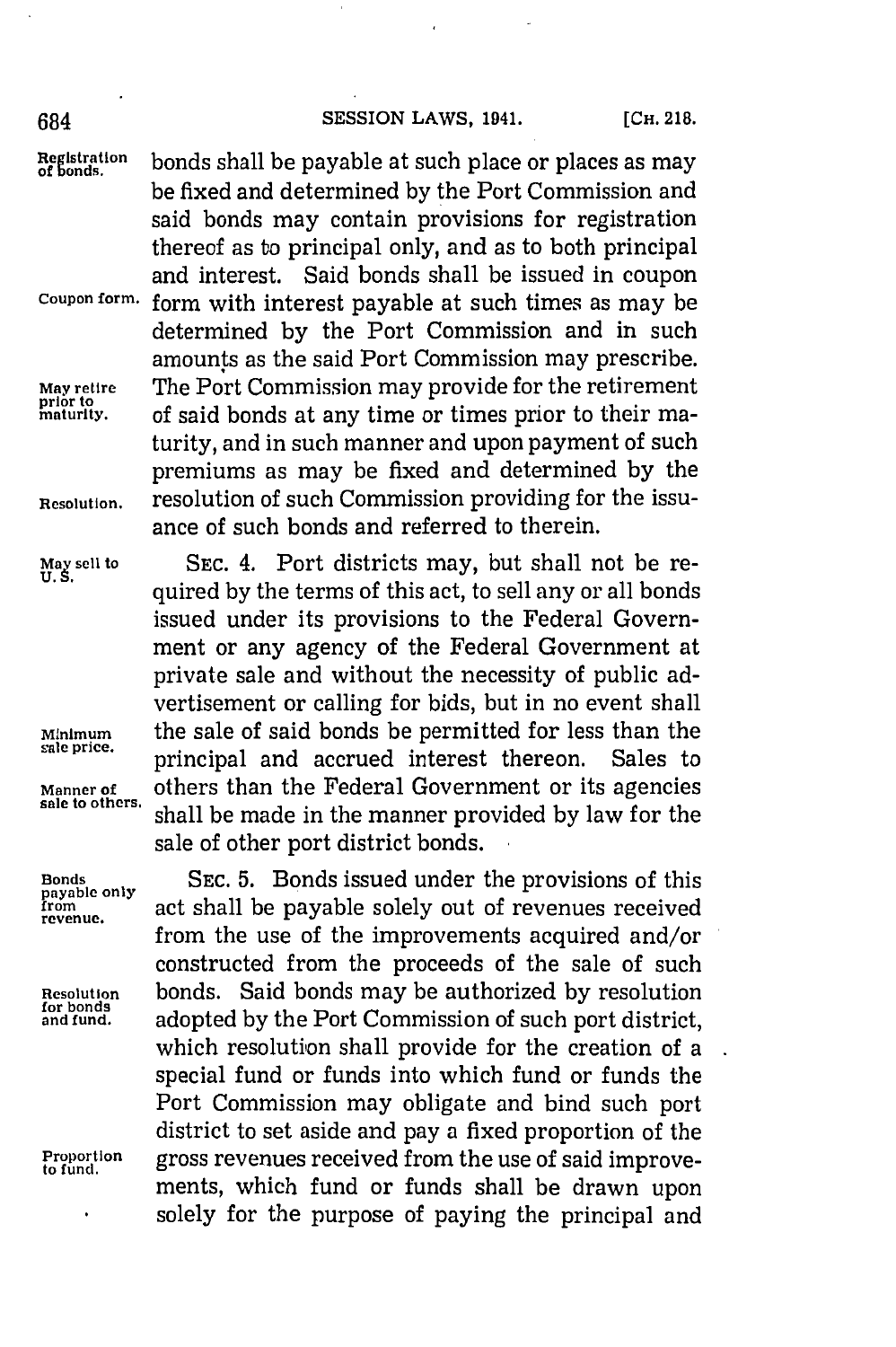interest upon the bonds issued pursuant to this act. Such bonds shall be negotiable instruments under **Bonds** *negotiable*. the law merchant even though they shall be payable. solely from such special fund or funds and shall never be deemed a charge upon the tax revenues of such port district. Such bonds shall state upon their **Statement** face that they are payable from such special fund or funds. Should the corporate authorities of any port district fail to set aside and pay into such fund or funds the payments provided for in such resolution, **Holder may**<br>the holder of any such bonds may bring suit to comthe holder of any such bonds may bring suit to compel compliance with the terms of such resolution. Pending the preparation and execution of such bonds, temporary bonds may be issued in such form as the Port Commission of the port district may elect. The Reconstruction Finance Corporation or any other **Holder** of agency of the United States Government making any **required to**<br>see applicasuch loan, or any other holder or owner of any bonds tion. authorized **by** and issued pursuant to the provisions of this act shall not be required to see to the application of the moneys derived from such bonds to the purposes for which said bonds are issued as specified in any resolution authorizing the issuance thereof. No defense of invalidity, or irregularity in any such **Invalidity no** bonds funded or refunded **by** the issuance of bonds **suit.** hereunder shall be a valid defense in any action at law or equity for a judgment upon or for the enforcement or collection of any bonds authorized **by** and issued pursuant to this act, and no court shall have jurisdiction to entertain any such defense in any such action or proceeding.

SEC. 6. Any such port district may from time to **District may** time refund any bonds authorized **by** and issued pursuant to this act **by** the issuance of new bonds as herein provided, whether the bonds to be refunded have or have not matured and may issue bonds to refund matured coupons evidencing interest upon any such bonds so refunded. Any such port district may

**bonds** not<br>required to